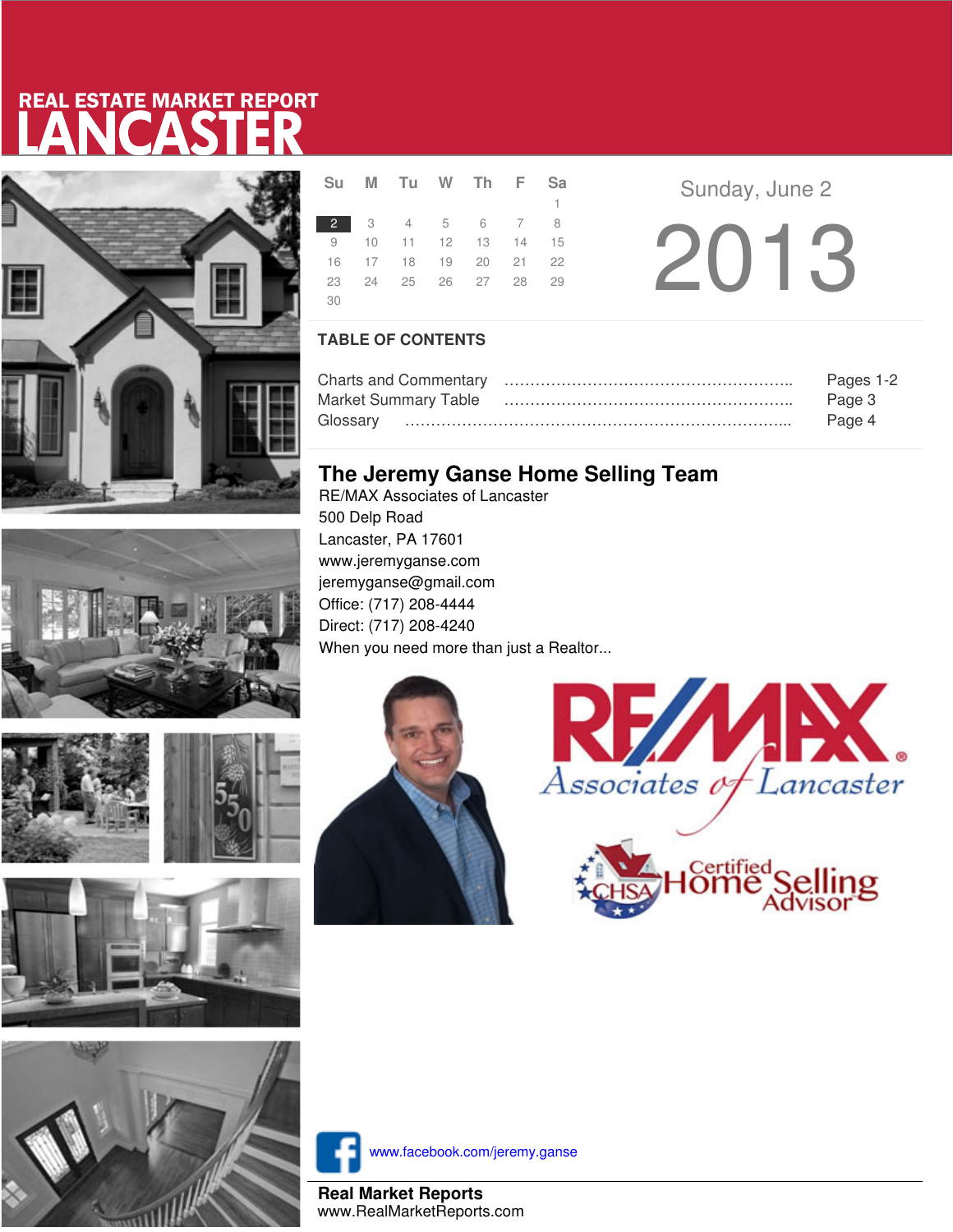

Sunday, June 2, 2013

## The Jeremy Ganse Home Selling Team

jeremyganse@gmail.com RE/MAX Associates of Lancaster Office: (717) 208-4444

at the real estate market. Currently there are 987 sales pending in the market overall, leaving 2740 listings still for sale. The resulting pending ratio is 26.5% (987 divided by 3,727). So you might be asking yourself, that's great... but what exactly does it mean? I'm glad you asked! *Let's take a look*

The pending ratio indicates the supply & demand of the market. Specifically, a high ratio means that listings are in demand and quickly going to contract. Alternatively, a low ratio means there are not enough qualified buyers for the existing supply.

**"Current inventory is described as mildly active."**

Taking a closer look, we notice that the \$150K - \$200K price range has a relatively large number of contracts pending sale.

We also notice that the \$150K - \$200K price range has a relatively large inventory of properties for sale at 567 listings. The average list price (or asking price) for all properties in this market is \$239,650.





A total of 2096 contracts have closed in the last 6 months with an average sold price of \$187,728. Breaking it down, we notice that the \$150K - \$200K price range contains the highest number of sold listings.

Alternatively, a total of 1594 listings have failed to sell in that same period of time. Listings may fail to sell for many reasons such as being priced too high, having been inadequately marketed, the property was in poor condition, or perhaps the owner had second thoughts about selling at this particular time. The \$100K - \$150K price range has the highest number of off-market listings at 377 properties.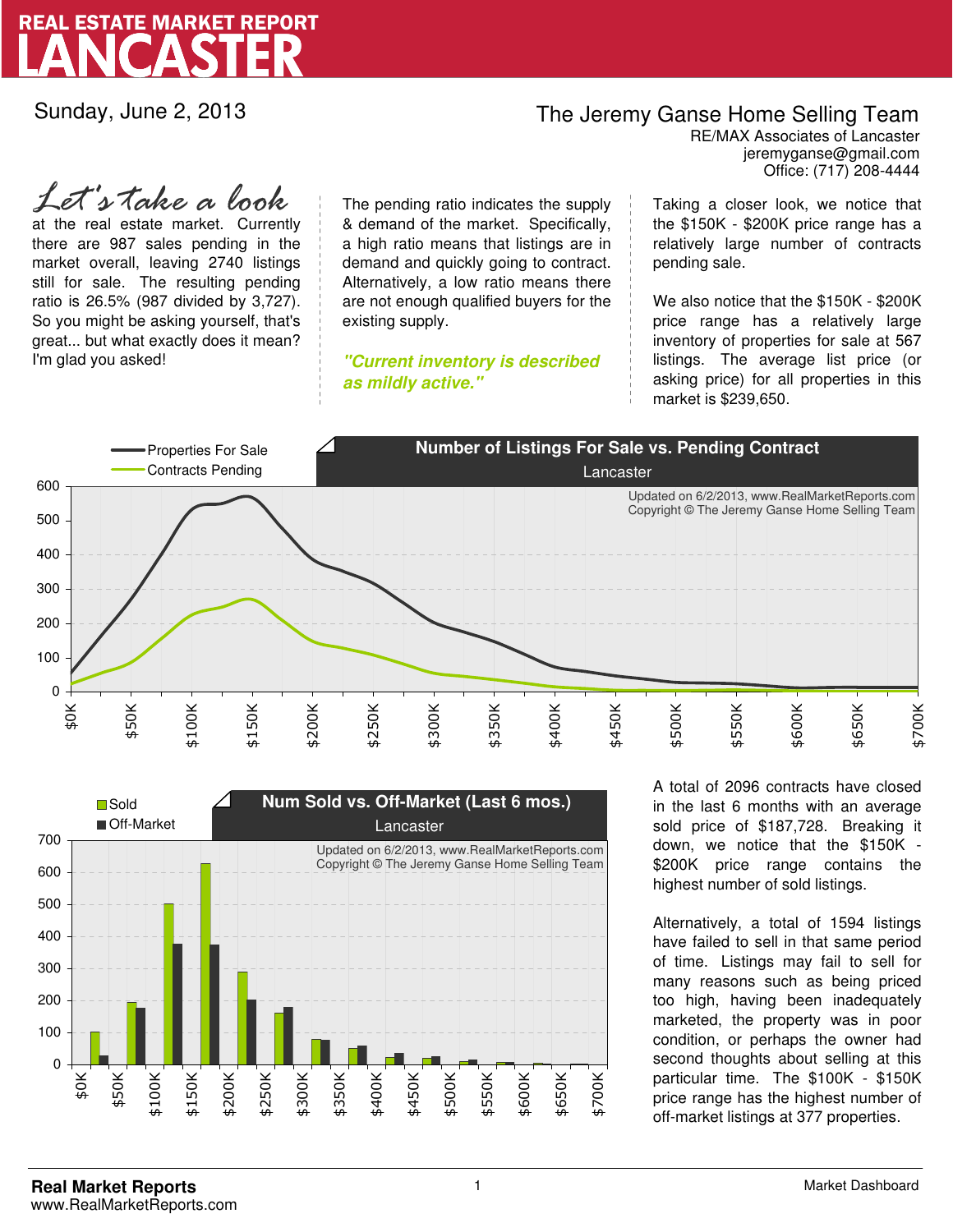## LANCASTER REAL ESTATE MARKET REPORT

Sunday, June 2, 2013

### The Jeremy Ganse Home Selling Team

jeremyganse@gmail.com RE/MAX Associates of Lancaster Office: (717) 208-4444

Looking at the chart to the right, you might be wondering why average days on market (DOM) is important. This is a useful measurement because it can help us to determine whether we are in a buyer's market (indicated by high DOM), or a seller's market (indicated by low DOM). Active listings (properties for sale) have been on the market for an average of 162 days.

Analysis of sold properties for the last six months reveals an average sold price of \$187,728 and 77 days on market. Notice that properties in the \$650K - \$700K price range have sold quickest over the last six months.

The recent history of sales can be seen in the two charts below. The average sold price for the last 30 days was \$195,619 with an average DOM of 67 days.

Since the recent DOM is less than the average DOM for the last 6 months, it is a positive indicator for demand. It is always important to realize that real estate markets can fluctuate due to many factors, including shifting interest rates, the economy, or seasonal changes.



### **"The average list-to-sales ratio for this area is 96.9%."**

Ratios are simple ways to express the difference between two values such as list price and sold price. In our case, we typically use the list-to-sale ratio to determine the percentage of the final list price that the buyer ultimately paid. It is a very common method to help buyers decide how much to offer on a property.

Analysis of the absorption rate indicates an inventory of 7.8 months based on the last 6 months of sales. This estimate is often used to determine how long it would take to sell off the current inventory of properties if all conditions remained the same. It is significant to mention that this estimate does not take into consideration any additional properties that will come onto the market in the future.



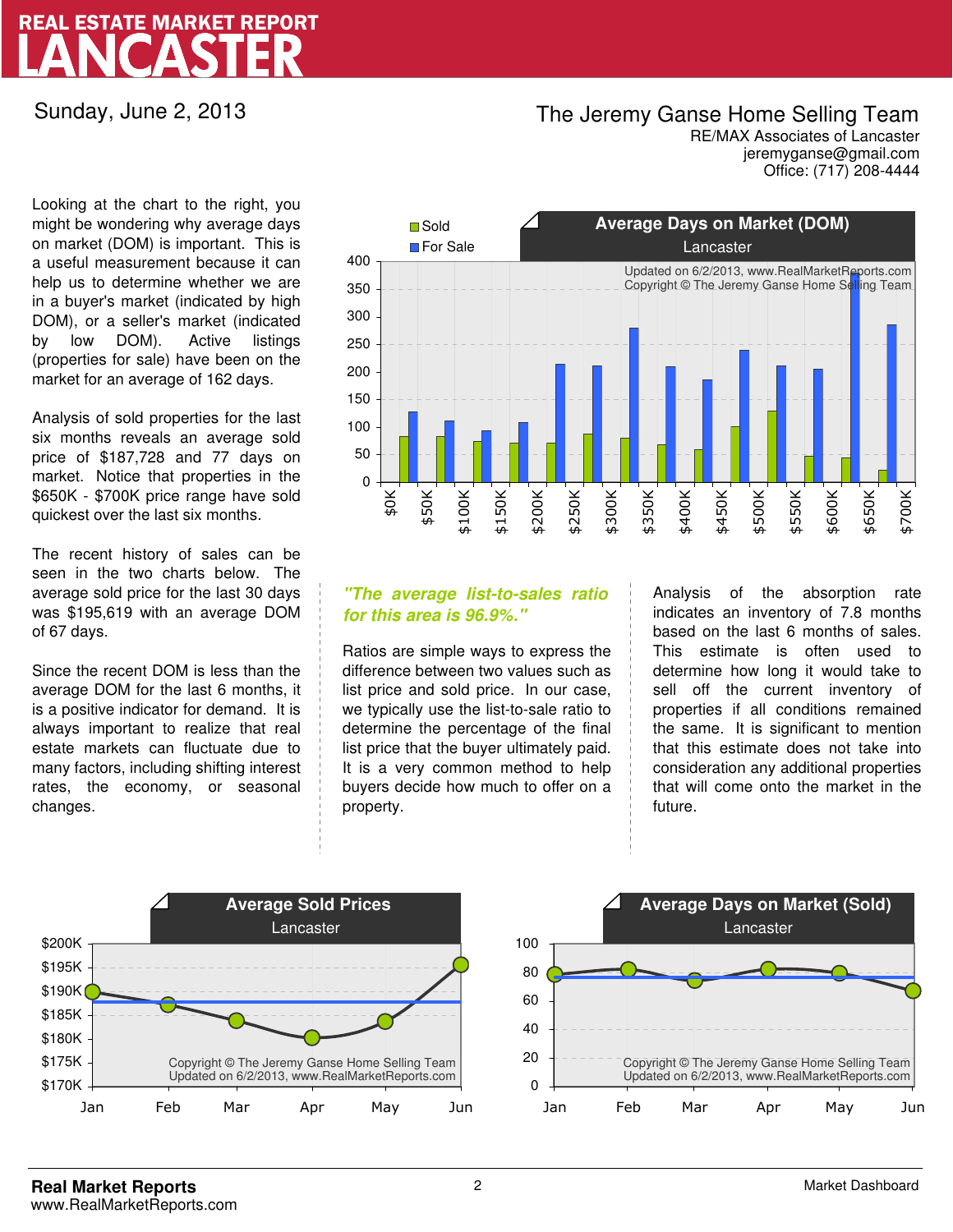# LANCASTER REAL ESTATE MARKET REPORT

Sunday, June 2, 2013

## The Jeremy Ganse Home Selling Team

jeremyganse@gmail.com RE/MAX Associates of Lancaster Office: (717) 208-4444

|                                    |                            | <b>Contracts Pending [2]</b> |                         |                          |                     | Off-Market in the Last 6 Months [3] |                               |                     |                   |                               | <b>Absorption Rate</b>   |                          |  |                         |      |       |     |
|------------------------------------|----------------------------|------------------------------|-------------------------|--------------------------|---------------------|-------------------------------------|-------------------------------|---------------------|-------------------|-------------------------------|--------------------------|--------------------------|--|-------------------------|------|-------|-----|
|                                    |                            |                              | For Sale <sup>[1]</sup> |                          |                     |                                     | Sold in the Last 6 Months [4] |                     |                   |                               |                          |                          |  |                         |      |       |     |
| Min.                               | <b>Price Range</b><br>Max. | Total<br><b>Num</b>          | Avg<br><b>DOM</b>       | Avg<br><b>List Price</b> | Total<br><b>Num</b> | Pending<br>Ratio                    | <b>Total</b><br><b>Num</b>    | Total<br><b>Num</b> | Avg<br><b>DOM</b> | Avg Orig<br><b>List Price</b> | Avg<br><b>List Price</b> | Avg<br><b>Sold Price</b> |  | List to<br><b>Sales</b> | Mos. |       |     |
| \$0                                | \$49,999                   | 54                           | 128                     | \$39,925                 | 23                  | 29.9%                               | 28                            | 102                 | 83                |                               | \$37,665                 | \$33,032                 |  | 87.7%                   | 3.2  |       |     |
| \$50,000                           | \$99,999                   | 270                          | 112                     | \$80,461                 | 86                  | 24.2%                               | 177                           | 194                 | 84                |                               | \$82,058                 | \$76,020                 |  | 92.6%                   | 8.4  |       |     |
| \$100,000                          | \$149,999                  | 531                          | 94                      | \$130,071                | 224                 | 29.7%                               | 377                           | 503                 | 74                |                               | \$133,155                | \$129,158                |  |                         |      | 97.0% | 6.3 |
| \$150,000                          | \$199,999                  | 567                          | 109                     | \$174,804                | 270                 | 32.3%                               | 374                           | 628                 | 72                |                               | \$175,649                | \$171,719                |  | 97.8%                   | 5.4  |       |     |
| \$200,000                          | \$249,999                  | 387                          | 214                     | \$227,543                | 148                 | 27.7%                               | 204                           | 291                 | 71                |                               | \$228,485                | \$223,084                |  | 97.6%                   | 8.0  |       |     |
| \$250,000                          | \$299,999                  | 317                          | 212                     | \$276,420                | 108                 | 25.4%                               | 180                           | 162                 | 87                |                               | \$279,618                | \$272,987                |  | 97.6%                   | 11.7 |       |     |
| \$300,000                          | \$349,999                  | 203                          | 279                     | \$328,787                | 55                  | 21.3%                               | 77                            | 79                  | 81                |                               | \$322,679                | \$320,530                |  | 99.3%                   | 15.4 |       |     |
| \$350,000                          | \$399,999                  | 147                          | 211                     | \$375,957                | 36                  | 19.7%                               | 59                            | 52                  | 68                |                               | \$379,849                | \$371,601                |  | 97.8%                   | 17.0 |       |     |
| \$400,000                          | \$449,999                  | 73                           | 187                     | \$430,354                | 15                  | 17.0%                               | 36                            | 23                  | 60                |                               | \$438,043                | \$424,512                |  | 96.9%                   | 19.0 |       |     |
| \$450,000                          | \$499,999                  | 47                           | 240                     | \$477,595                | 5                   | 9.6%                                | 25                            | 20                  | 101               |                               | \$492,382                | \$472,457                |  | 96.0%                   | 14.1 |       |     |
| \$500,000                          | \$549,999                  | 28                           | 211                     | \$528,246                | $\overline{4}$      | 12.5%                               | 15                            | 10                  | 130               |                               | \$546,880                | \$518,572                |  | 94.8%                   | 16.8 |       |     |
| \$550,000                          | \$599,999                  | 24                           | 205                     | \$581,144                | 6                   | 20.0%                               | $\overline{7}$                | 8                   | 47                |                               | \$595,760                | \$569,285                |  | 95.6%                   | 18.0 |       |     |
| \$600,000                          | \$649,999                  | 12                           | 379                     | \$630,373                | 3                   | 20.0%                               | 3                             | 5                   | 45                |                               | \$643,303                | \$626,343                |  | 97.4%                   | 14.4 |       |     |
| \$650,000                          | \$699,999                  | 14                           | 286                     | \$681,114                | 1                   | 6.7%                                | 4                             | 3                   | 23                |                               | \$677,483                | \$690,817                |  | 102.0%                  | 28.0 |       |     |
| \$700,000                          | $\ddot{}$                  | 66                           | 191                     | \$1,017,954              | 3                   | 4.3%                                | 28                            | 16                  | 206               |                               | \$1,024,544              | \$913,244                |  | 89.1%                   | 24.8 |       |     |
| <b>Market Summary &gt;&gt;&gt;</b> |                            | 2,740                        | 162                     | \$239,650                | 987                 | 26.5%                               | 1,594                         | 2,096               | 77                |                               | \$193,643                | \$187,728                |  | 96.9%                   | 7.8  |       |     |

Status = [1] A; [2] P; [3] E, L, W; [4] C

County = Lancaster

-

Property Type = Residential/Farm

Date Range = 12/02/2012 to 06/02/2013 Data believed to be accurate but not guaranteed.